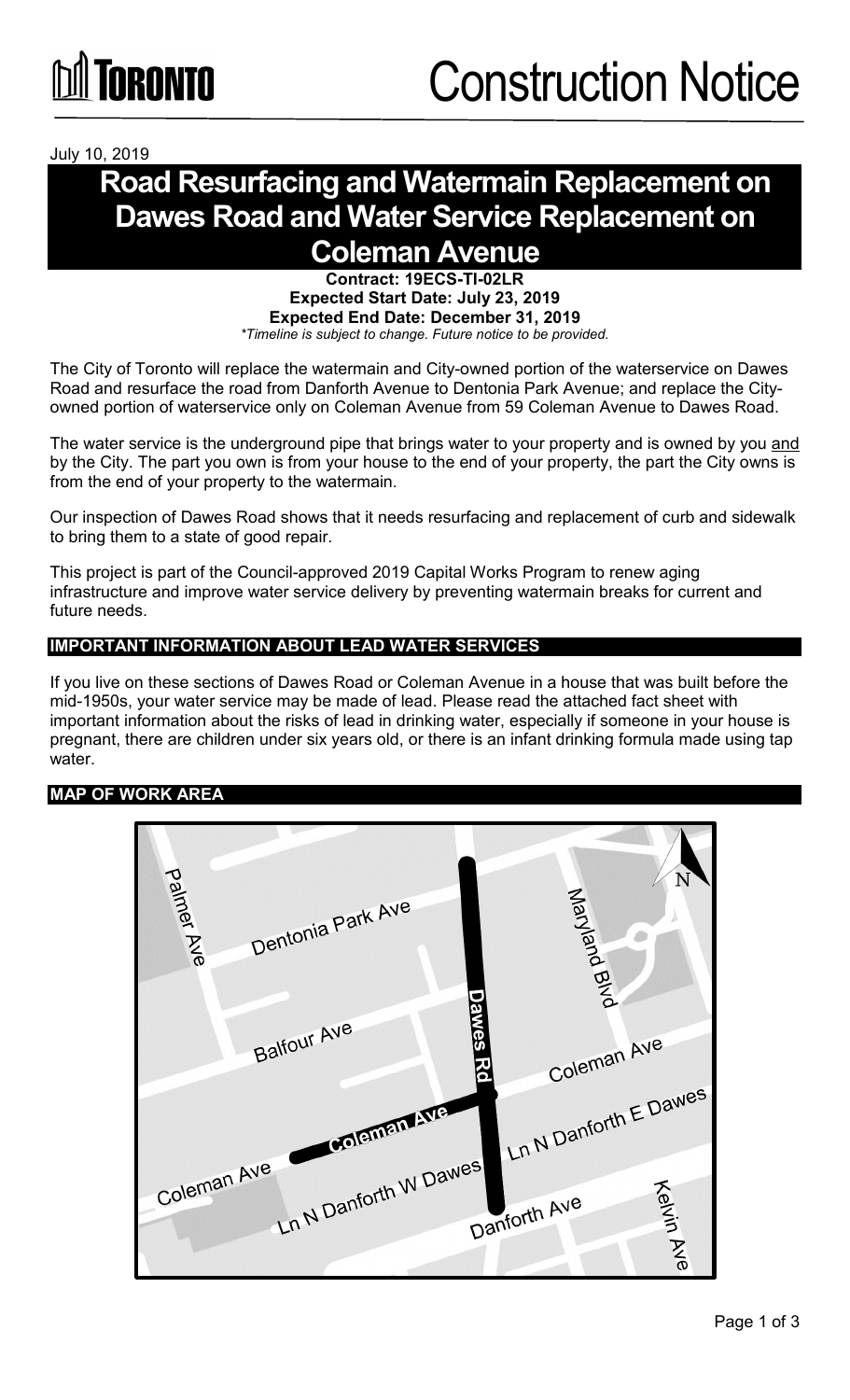#### **WORK DETAILS**

The City's contractor will:

- Excavate the road and dig a trench to access and install the new watermain
- Replace any City-owned water service pipes that do not meet City standards from the watermain to the private property line
- Restore all areas affected by construction
- Resurface the road or resurface the watermain trench

#### **WHAT TO EXPECT DURING CONSTRUCTION**

- You may experience dust, noise and other inconveniences. The City will make efforts to reduce the impacts. We appreciate your patience.
- The City will not be responsible for damage to any privately owned items on City property.

| Work Hours: Work Hours: Work will take place from 7 a.m.to 7 p.m., Monday to<br>Friday, with work after hours and on weekends as required.                                                                                                                                                                                                                                                                                                                                                                                                                                                                                                                             |  |
|------------------------------------------------------------------------------------------------------------------------------------------------------------------------------------------------------------------------------------------------------------------------------------------------------------------------------------------------------------------------------------------------------------------------------------------------------------------------------------------------------------------------------------------------------------------------------------------------------------------------------------------------------------------------|--|
| <b>Pre-Construction Inspection:</b> OZA Inspections Ltd., under contract to the City of<br>Toronto, will survey all properties within 30 metres of the construction area before<br>construction starts. Participation in the survey is voluntary; however, participating is<br>important in determining if the construction caused damage. The inspection will look<br>at both the interior and exterior of all properties to verify existing conditions. The<br>company will deliver a separate notice requesting time to set up appointments. All<br>inspection staff will be wearing photo identification and carrying photographic<br>equipment during their work. |  |
| Important information for owners of sprinkler systems / heated driveways and<br>private landscaping features. Property owners should remove items located within<br>City property limits (boulevard) to avoid damage.<br>This includes items such as landscaping (plants and pavers), decorative objects,                                                                                                                                                                                                                                                                                                                                                              |  |
| sprinkler systems or heated driveways. If you have a sprinkler system or heated<br>driveway, please contact the Project Manager listed below.                                                                                                                                                                                                                                                                                                                                                                                                                                                                                                                          |  |
| Water Service Disruptions: From time-to-time, the water supply to your property<br>will be shut-off to complete construction; the contractor will provide at least 24-hour<br>advance notice. Throughout the work, it is recommended that you temporarily<br>disconnect any water treatment systems (i.e. softeners or filters), water-cooled air<br>conditioners or similar plumbing fixtures. Automatic lawn sprinkler systems may also<br>be affected, therefore, you may need to water manually. In the event you did not<br>received advanced notice, an emergency water shut off could have been<br>necessary.                                                   |  |
| Substandard Water Service Replacement: Please take the time to read the<br>attached fact sheet carefully as it contains important information on lead in drinking<br>water and how to prepare for replacement. If you want to replace your part of the<br>water service pipe, contact the City's contractor for one of your quotes.                                                                                                                                                                                                                                                                                                                                    |  |
| <b>Water Service Replacement Contractor:</b><br>Company/Contractor:<br><b>CRCE Construction Ltd.</b><br><b>Contact Person:</b><br><b>Norbert Rodrigues</b><br>Phone:<br>647-533-9878<br>Contract No.:<br>19ECS-TI-02LR                                                                                                                                                                                                                                                                                                                                                                                                                                                 |  |
| <b>PLEASE NOTE:</b> any contract entered into to replace water services is between the<br>home owner and the contractor.                                                                                                                                                                                                                                                                                                                                                                                                                                                                                                                                               |  |